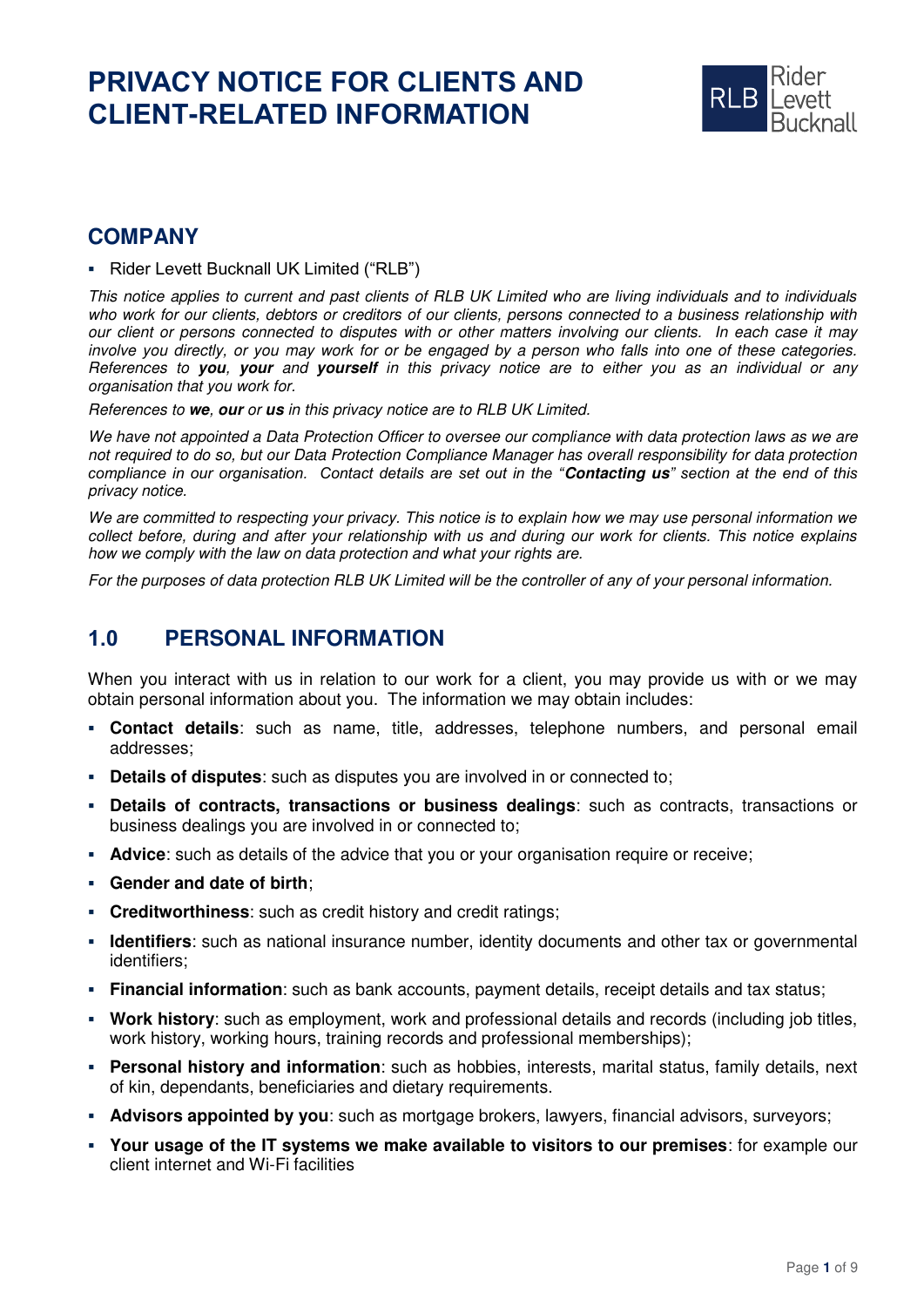

- **Details of correspondence and communications**: such as correspondence you send and receive from us and details of any claims: this includes letters, emails, SMS, MMS and other electronic communication and may in some cases include audio recording of telephone conversations.
- **Your responses**: for example to surveys, competitions and promotions: we keep records of any surveys you respond to or your entry into any competition or promotion we run.
- **Subscription information**: for example when you subscribe to one of our blogs or other materials.
- **IP address information**: your computer's IP address allows us to track your usage of our website.
- **.** Images and Audio: such as images in photographic or video form and audio recordings on our voicemail system; and
- **EXECTS:** such as shareholdings, investments, resources, property and other assets.

If you are providing information regarding other individuals to us, it is your responsibility to ensure that you have the right to provide the information to us.

# **2.0 SPECIAL CATEGORIES OF PERSONAL INFORMATION**

We do not [generally] collect, store and use the following "special categories" of more sensitive personal information regarding you:

- information about your race or ethnicity, religious beliefs, sexual orientation and political opinions;
- **•** information about your trade union memberships;
- **·** information about your health, including any medical condition, health and sickness records, medical records and health professional information; and
- biometric information about you, for example fingerprints, retina scans.

We may not collect all or any of the above types of special category information about you. In relation to the special category personal data that we do process we do so on the basis that:

- the processing is necessary for reasons of substantial public interest, on a lawful basis;
- **EXED** it is necessary for the establishment, exercise or defence of legal claims;
- it is necessary for the purposes of carrying out the obligations and exercising our or your rights in the field of employment and social security and social protection law; or
- based on your explicit consent

Again if you are providing information regarding other individuals to us, it is your responsibility to ensure that you have the right to provide the information to us.

# **3.0 WHERE WE COLLECT YOUR INFORMATION FROM**

We will collect personal information from a number of sources. These may include the following:

**• Directly from you:** when you indicate that you may wish to attend an event, complete forms we provide to you, use our website, enter our competitions and promotions, make a claim, make a complaint, provide money laundering information to us contact us by phone, email or communicate with us directly in some other way.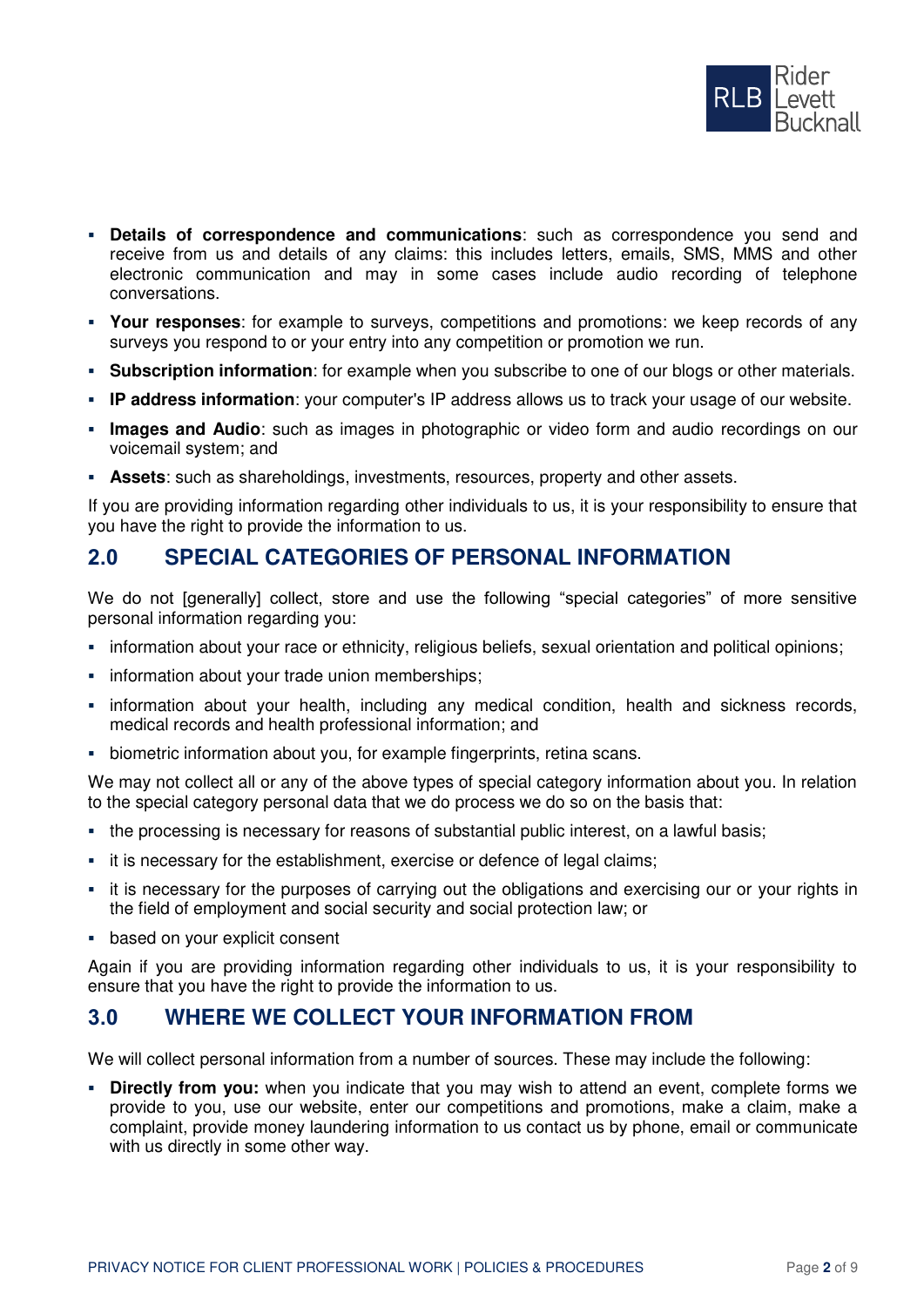

- **From referrals and recommendations**: usually given by other people who know you or have a working relationship with you.
- **Our website:** provides us with information about how you use it and the devices that you use to connect to our website.
- **Providers of information:** which may include professional bodies or trade associations, credit reference agencies, money laundering check provider, private investigators, Companies House, the Land Registry, LinkedIn and other web platforms.
- **Journalists or other investigators**: they may provide us with details or make enquires about you or matters concerning you or ourselves.
- **Your employer or the organisation you work for:** they may provide us with your name, position contact details and background information about you.
- **Our professional advisors**: such as lawyers, accountants, financial advisors planning consultants, surveyors, consultants and other advisors.
- **Your professional advisors**: such as lawyers, accountants, financial advisors, planning consultants, surveyors, consultants and other advisors
- **The Government, local authorities or relevant regulators:** to assist with investigations, for example the Information Commissioner's Office or applications to the local authority.

### **4.0 USES MADE OF THE INFORMATION**

The table below describes the main purposes for which we process your personal information, the categories of your information involved and our lawful basis for being able to do this. Which will apply will depend upon the nature of your relationship and interactions with us.

| <b>Purpose</b>                                                                                    | <b>Personal information used</b>           | <b>Lawful basis</b>                                                                                      |
|---------------------------------------------------------------------------------------------------|--------------------------------------------|----------------------------------------------------------------------------------------------------------|
| <b>Performing client instructions</b>                                                             | All the personal information we<br>collect | We do this to perform our contract<br>with clients                                                       |
| Undertaking client management,<br>including engagement letters,<br>billing and billing management | All the personal information we<br>collect | We have a legitimate interest to<br>properly manage our business                                         |
| Management of payments on our<br>client's behalf                                                  | All the personal information we<br>collect | We do this to perform our contract<br>with clients                                                       |
| Ensuring the security of our<br>systems and information as well<br>as client information          | All the personal information we<br>collect | We have a legitimate interest to<br>manage the security of our systems                                   |
| <b>Perform credit checks</b>                                                                      | Contact details and payment<br>information | We have a legitimate interest to<br>ensure that we are likely to be paid<br>for our services or products |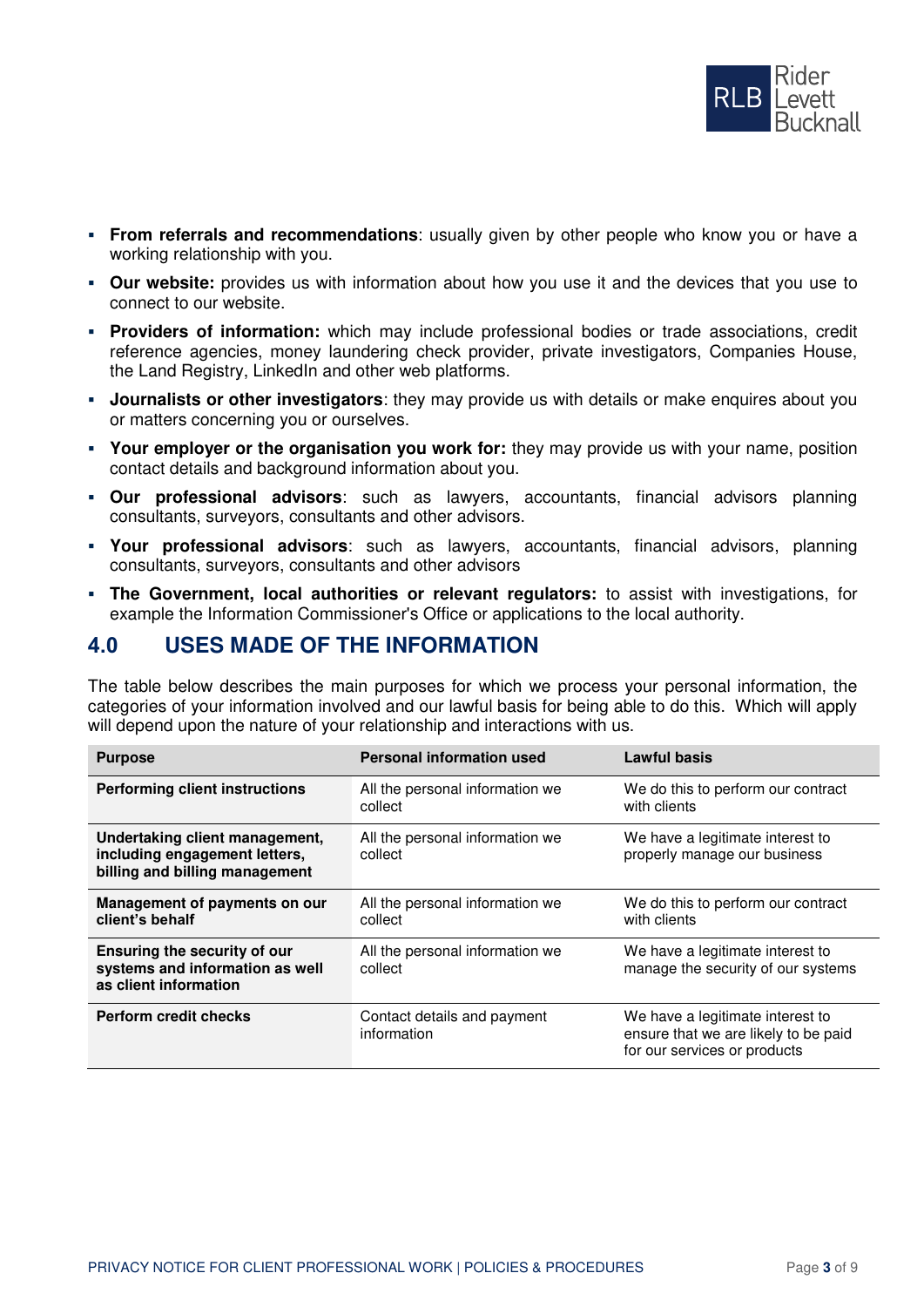

| <b>Purpose</b>                                                                                                                        | <b>Personal information used</b>                                                                                                                                                                | <b>Lawful basis</b>                                                                                                                                                                                                                                                                                                                                                                                                                                                                 |
|---------------------------------------------------------------------------------------------------------------------------------------|-------------------------------------------------------------------------------------------------------------------------------------------------------------------------------------------------|-------------------------------------------------------------------------------------------------------------------------------------------------------------------------------------------------------------------------------------------------------------------------------------------------------------------------------------------------------------------------------------------------------------------------------------------------------------------------------------|
| <b>Direct marketing</b>                                                                                                               | Contact details and services and<br>products that we have determined<br>may be of interest to you or your<br>organisation and/or which you or your<br>organisation has purchased in the<br>past | We may ask for your consent to<br>process your data for this purpose,<br>you may revoke your consent at any<br>point. Alternatively if you or your<br>organisation has purchased similar<br>services or products from us<br>previously we may market similar<br>products or services as a legitimate<br>interest in developing our business.<br>A similar position applies if you work<br>for a corporate body. You have the<br>right to opt out from such marketing<br>at any time |
| <b>Staff training</b>                                                                                                                 | All the personal information we<br>collect                                                                                                                                                      | We have a legitimate interest to train<br>staff and improve the services we<br>provide                                                                                                                                                                                                                                                                                                                                                                                              |
| To comply with our legal and<br>regulatory obligations                                                                                | All the personal information we<br>collect                                                                                                                                                      | To comply with any legal and<br>regulatory obligations or<br>requirements                                                                                                                                                                                                                                                                                                                                                                                                           |
| To prevent and detect criminal or<br>improper acts (including CCTV)                                                                   | Your usage of our systems (including<br>our extranets)<br>CCTV (where installed)                                                                                                                | We have a legitimate interest to<br>ensure that criminal acts are not<br>committed using our systems or on<br>our premises                                                                                                                                                                                                                                                                                                                                                          |
| To manage our relationship with<br>you and to operate our business                                                                    | All the personal information we<br>collect                                                                                                                                                      | We have a legitimate interest to<br>operate our business in an efficient<br>way and to expand our business<br>To enter into and perform contracts<br>with either yourself or the                                                                                                                                                                                                                                                                                                    |
|                                                                                                                                       |                                                                                                                                                                                                 | organisation that you represent                                                                                                                                                                                                                                                                                                                                                                                                                                                     |
| Deal with your queries or<br>complaints, claims, legal disputes<br>or raise queries, claims, legal<br>disputes or complaints with you | All the personal information we<br>collect                                                                                                                                                      | This may be necessary to perform a<br>contract with a client                                                                                                                                                                                                                                                                                                                                                                                                                        |
|                                                                                                                                       |                                                                                                                                                                                                 | We have a legitimate interest to<br>improve the services and/or products<br>we provide                                                                                                                                                                                                                                                                                                                                                                                              |
|                                                                                                                                       |                                                                                                                                                                                                 | To defend, bring or establish legal<br>claims                                                                                                                                                                                                                                                                                                                                                                                                                                       |
| <b>Business continuity</b>                                                                                                            | All the personal information we<br>collect                                                                                                                                                      | We have a legitimate interest in<br>making back-ups and providing for<br>business continuity in the event of an<br>occurrence which affects our ability to<br>trade from one of our offices                                                                                                                                                                                                                                                                                         |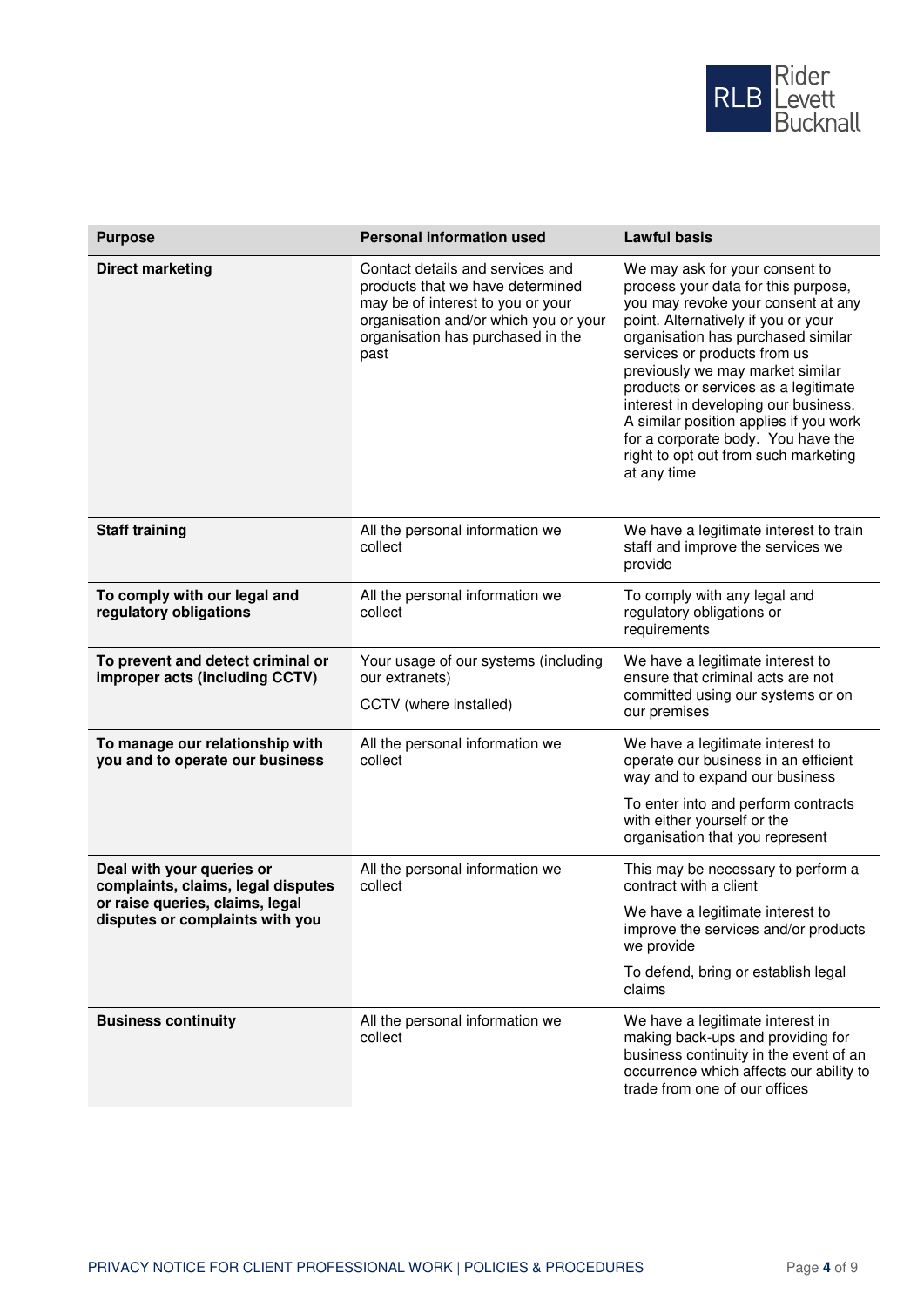

| <b>Purpose</b>                                                                              | <b>Personal information used</b>           | Lawful basis                                                                                                                                                  |
|---------------------------------------------------------------------------------------------|--------------------------------------------|---------------------------------------------------------------------------------------------------------------------------------------------------------------|
| Storage of records relating to you<br>and also records relating to our<br>business and work | All the personal information we<br>collect | To be able to manage and fulfil any<br>client, we may have a legal obligation<br>to do so and we also have a<br>legitimate interest to keep proper<br>records |

For some of your personal information you may have a legal, contractual or other requirement or obligation for you to provide us with your personal information. If you do not provide us with the requested personal information we may not be able to properly perform our contract with you or the organisation you represent or comply with legal obligations and we may have to terminate our relationship. For other personal information you may not be under an obligation to provide it to us, but if you do not provide it then we may not be able to properly perform our arrangements with you or the organisation you represent.

Where you have given us your consent to use your personal information in a particular manner, you have the right to withdraw this consent at any time, which you may do by contacting us as described in the "**Contacting us**" section below. We will generally only ask for your consent for direct marketing.

Please note however that the withdrawal of your consent will not affect any use of the data made before you withdrew your consent and we may still be entitled to hold and process the relevant personal information to the extent that we are entitled to do so on bases other than your consent. Withdrawing consent may also have the same effects as not providing the information in the first place, for example we may no longer be able to provide marketing information to you.

We may anonymise and aggregate any of the personal information we hold (so that it does not directly identify you). We may use anonymised and aggregated information for purposes that include testing our IT systems, research, data analysis, improving our site and developing new products and services.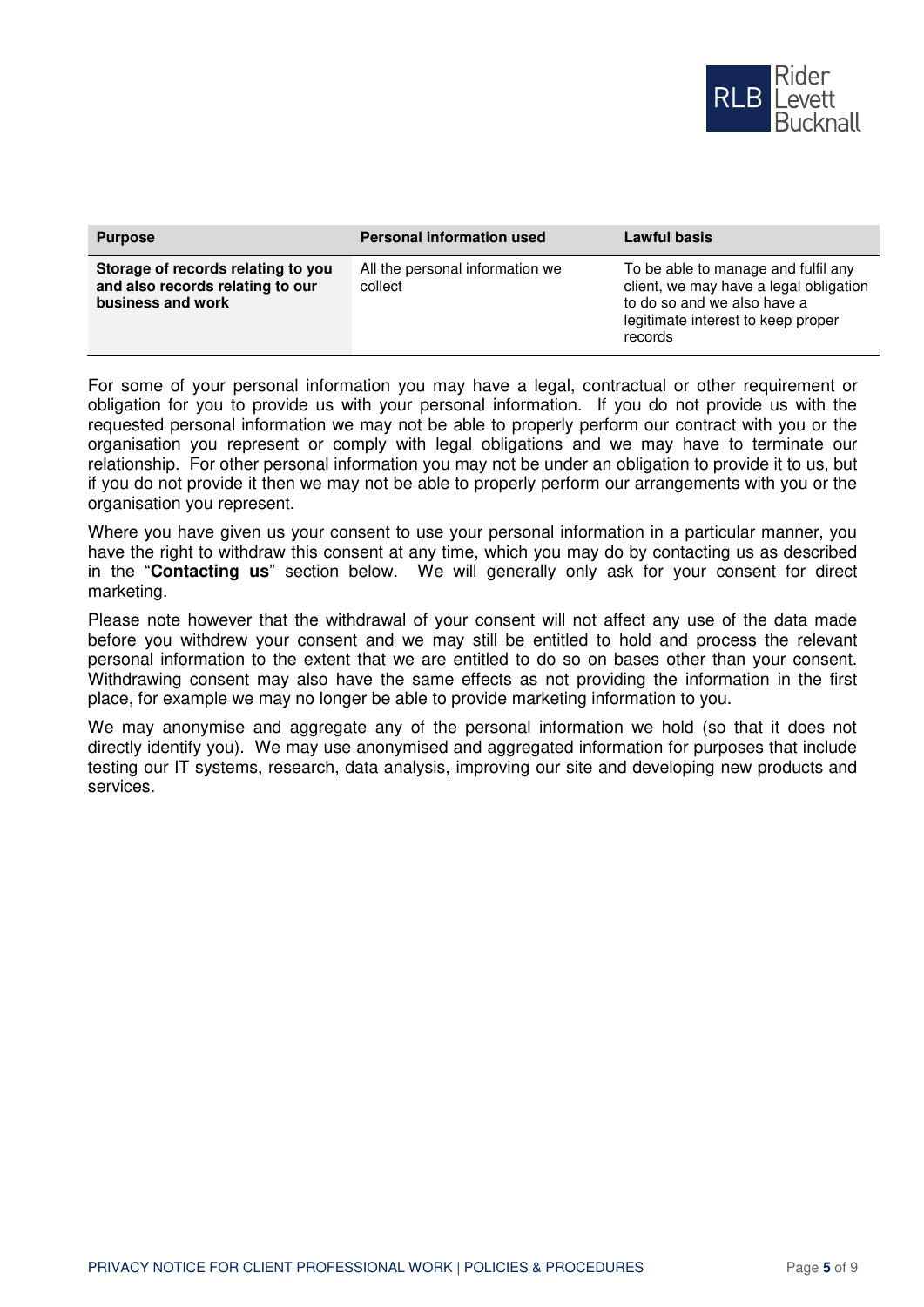

# **5.0 WHO WE SHARE YOUR PERSONAL INFORMATION WITH**

We may share personal information with the following parties:

- **Organisations in the same group as us:** in relation to joint events or joint work.
- **Your professional advisors**: such as lawyers, accountants, planning consultants and surveyors and other consultants and advisors
- **Our professional advisors**: such as lawyers, accountants, planning consultants and surveyors and other consultants and advisors
- **Other organisations in our supply chain**: so that they can contact you about any issues in the supply chain or where your personal information is relevant to a subcontractor or party above us in the supply chain.
- **Credit reference and other identification agencies:** so that we can assess your creditworthiness and to verify your identity. These agencies may retain a footprint that a search has been undertaken.
- **Third parties who ask for or want referrals**: we may provide your details to a third party who is seeking services/products which are the same or similar to those that you provide.
- **Marketing and public relations companies**: to help us to develop, carry out and assess marketing and PR campaigns
- **Other service providers and advisors to us:** such as companies that support our IT, help us analyse the data we hold, process payments, send communications to our customers, provide us with legal, property or financial advice and generally help us deliver our products and services to you or the organisation that you represent or for us to purchase them from you or the organisation you represent.
- **· Information providers:** which may include credit reference agencies, money laundering check provider, Companies House, the Land Registry.
- **Purchasers of our business:** buyers or perspective buyers to whom we sell or negotiate to sell our business.
- **· The Government, local authorities or relevant regulators:** where we are required to do so by law or to assist with their investigations, for example the Information Commissioner's Office.
- **Police, law enforcement agencies and security services:** to assist with the investigation and prevention of crime and the protection of national security.

#### **6.0 DIRECT MARKETING**

**Email, post and SMS marketing:** from time to time, we may contact you by email, post or SMS with information about products or services we believe you may be interested in.

We will only send marketing messages to you in accordance with the marketing preferences you set when you create your account or that you tell us afterwards you are happy to receive or where you or the organisation you represent have purchased similar services or goods from us previously

You can then let us know at any time that you do not wish to receive marketing messages by sending an email to us by using the by using the details set out in the "**Contacting us**" section below. You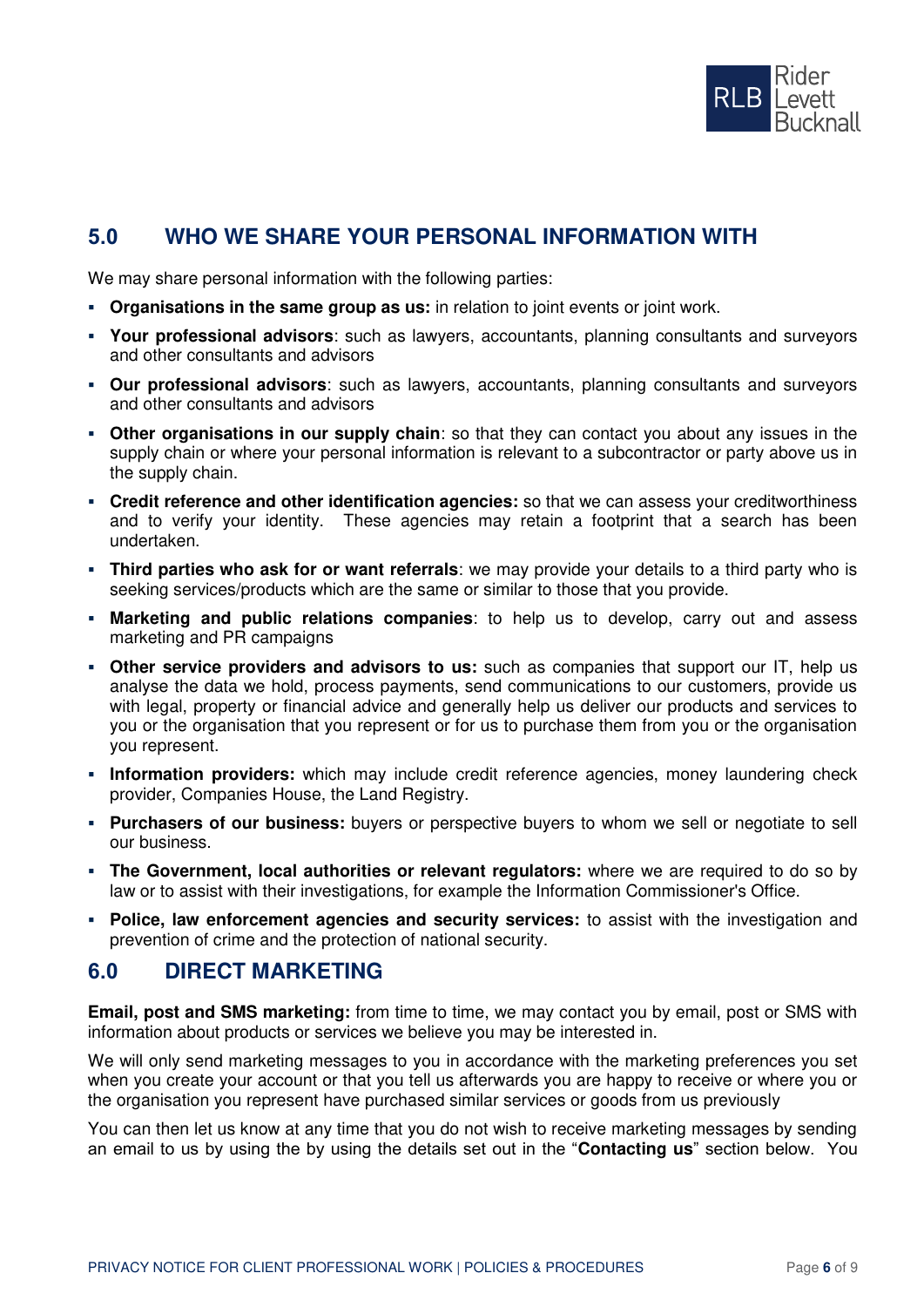

can also unsubscribe from our marketing by clicking on the unsubscribe link in any marketing messages we send to you.

# **7.0 TRANSFERRING YOUR PERSONAL INFORMATION INTERNATIONALLY**

Our directors and other individuals working for us may in limited circumstances access personal information outside of the UK and European Union if they are on holiday abroad outside of the UK or European Union. If they do so they will be using our security measures and will be subject to their arrangements with us which are subject to English Law and the same legal protections that would apply to accessing personal data within the UK

In limited circumstances the people to whom we may disclose personal information as mentioned in the section "**WHO WE SHARE YOUR PERSONAL INFORMATION WITH"** above may be located outside of the UK and European Union. In these cases we will impose any legally required protections to the personal information as required by law before it is disclosed.

If you require more details on the arrangements for any of the above then please contact us using the details in the "**Contacting us**" section below.

# **8.0 HOW LONG DO WE KEEP PERSONAL INFORMATION FOR**

We will keep your personal information for as long as is necessary for the purpose for which it has been obtained and then for as long as there is any risk of a potential claim, which will be dependent upon the limitation period for the particular type of claim. We have set out below the main retention periods which will apply

- For individual contacts at customers and suppliers this will be for as long as we continue to have a relationship with that customer or supplier and then for a period of 12 years afterwards.
- For marketing contacts it will generally be a period of 6 years after we were last in contact with you.
- For website users it will generally be a period of 6 years after you used our website.
- For individuals seeking information, making complaints or otherwise corresponding with us it will generally be 2 years.
- For individuals attending an event it will generally be a period of 2 years after the event.

It is important to ensure that the personal information we hold about you is accurate and up-to-date, and you should let us know if anything changes, for example if you move position or work for a different organisation or change your phone number or email address you can contact us by using the details set out in the "**Contacting us**" section below.

# **9.0 SECURITY**

We have numerous security measures in place to protect the loss, misuse and alteration of information under our control, such as passwords and firewalls. We cannot, however, guarantee that these measures are, or will remain, adequate. We do, however, take data security very seriously and will use all reasonable endeavours to protect the integrity and security of the personal information we collect about you.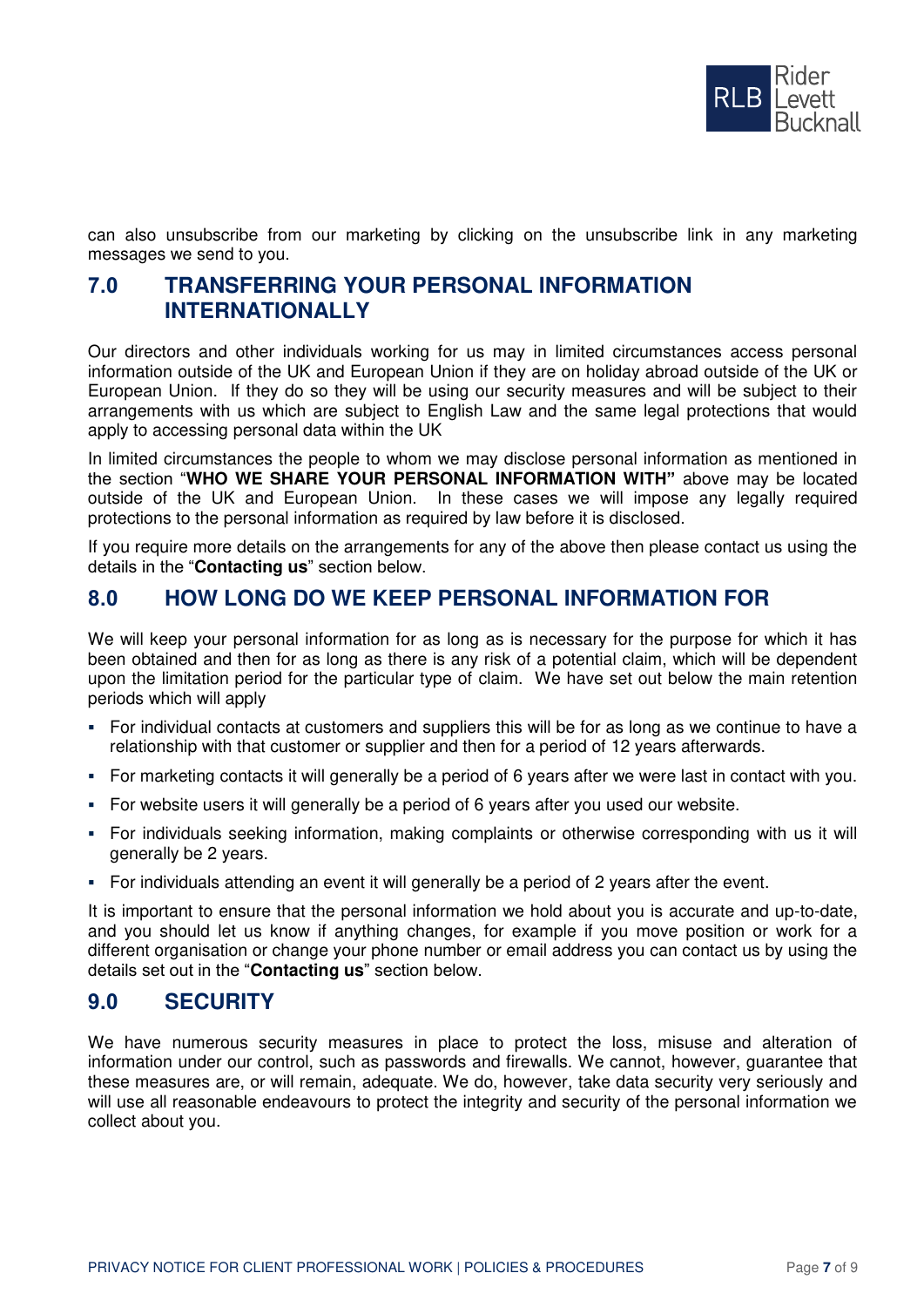

# **10.0 YOUR RIGHTS IN RELATION TO YOUR PERSONAL INFORMATION**

You have the following rights in relation to your personal information:

- the right to be informed about how your personal information is being used;
- the right to access the personal information we hold about you;
- the right to request the correction of inaccurate personal information we hold about you;
- the right to request the erasure of your personal information in certain limited circumstances;
- the right to restrict processing of your personal information where certain requirements are met;
- the right to object to the processing of your personal information;
- the right to request that we transfer elements of your data either to you or another service provider; and
- the right to object to certain automated decision making processes using your personal information.

You should note that some of these rights, for example the right to require us to transfer your data to another service provider or the right to object to automated decision making, may not apply as they have specific requirements and exemptions which apply to them and they may not apply to personal information recorded and stored by us. For example we do not use automated decision making in relation to your personal data. However some have no conditions attached, so your right to withdraw consent or object to processing for direct marketing are absolute rights.

We may need to request specific information from you to help us confirm your identity and ensure your right to access the information (or to exercise any of your other rights). This is another appropriate security measure to ensure that personal information is not disclosed to any person who has no right to receive it.

Whilst this privacy notice sets out a general summary of your legal rights in respect of personal information, this is a very complex area of law. More information about your legal rights can be found on the Information Commissioner's website at https://ico.org.uk/for-the-public/.

To exercise any of the above rights, or if you have any questions relating to your rights, please contact us by using the details set out in the "**Contacting us**" section below.

If you are unhappy with the way we are using your personal information you can also complain to the UK Information Commissioner's Office or your local data protection regulator. We are here to help and encourage you to contact us to resolve your complaint first.

# **11.0 CHANGES TO THIS NOTICE**

We may update this privacy notice from time to time. When we change this notice in a material way, we will update the version date at the bottom of this notice. For significant changes to this notice we will try to give you reasonable notice unless we are prevented from doing so. Where required by law we will seek your consent to changes in the way we use your personal information.